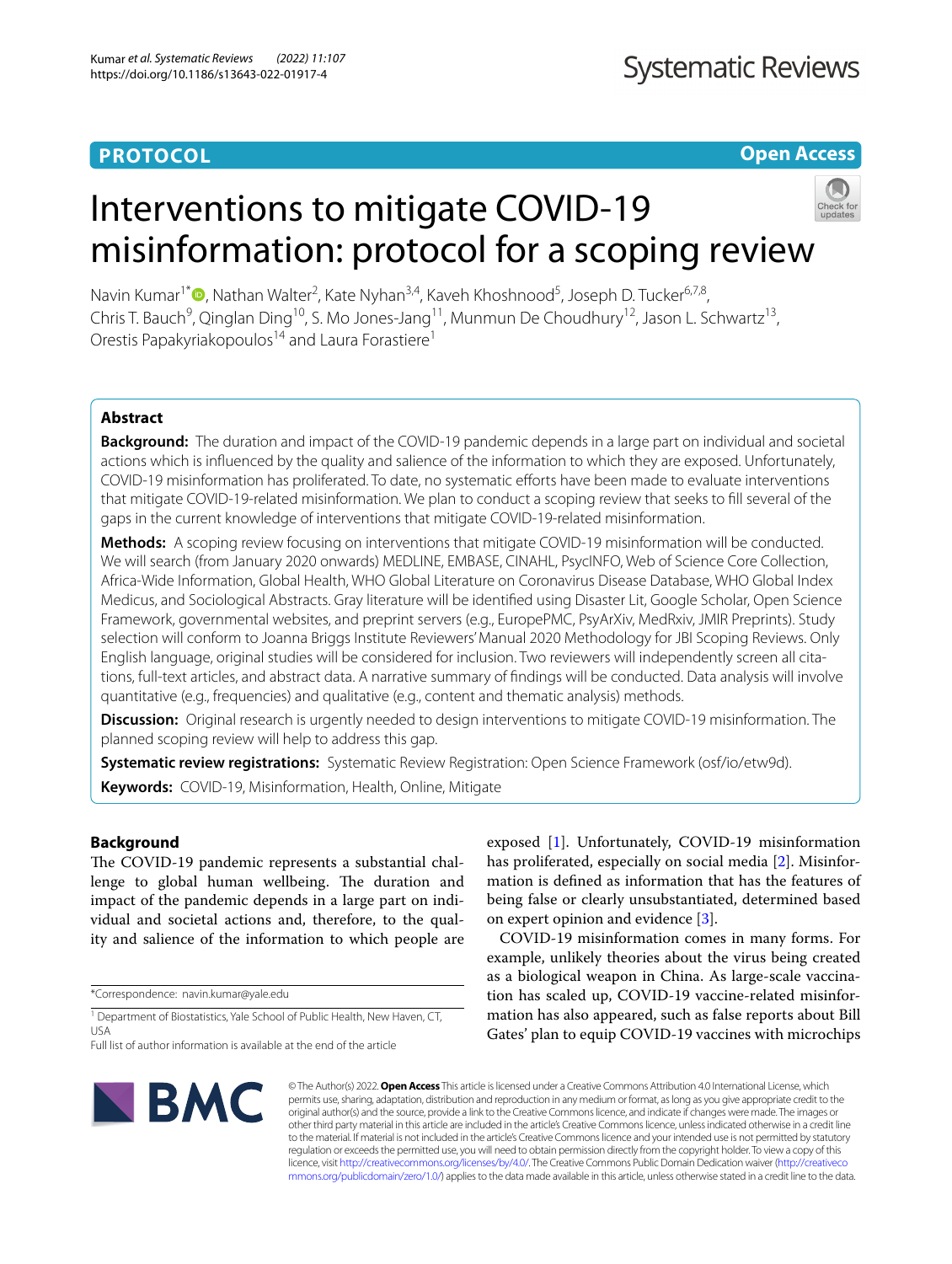to track and control peoples' actions [[4\]](#page-4-3). Such misinformation may cause people to turn to inefective and possibly harmful remedies, overreact (e.g., by hoarding goods) or, more dangerously, underreact (e.g., by engaging in risky behavior and inadvertently spreading the virus). Misinformation may also delay access to care, negatively afecting health outcomes [\[5](#page-4-4)]. Such information may also worsen existing fear around vaccines and limit their uptake by a population  $[6]$  $[6]$ , perhaps reducing the population level of indirect protection from the vaccine, or even preventing herd immunity that could eliminate the virus.

The growing danger of COVID-19-related misinformation has spurred efforts to develop and evaluate interventions designed to mitigate the spread of falsehoods and sustain public trust in evidence-based care. Interventions have employed a variety of strategies designed to debunk misinformation, including accuracy reminders [[1\]](#page-4-0), curated infographics [\[7](#page-4-6)], and misinformation refutation [[8\]](#page-4-7). While such strategies have shown some potential in reducing the impact of COVID-19 misinformation, individuals tend to mitigate misinformation through other means, most commonly web searches [\[9](#page-4-8)]. Thus, despite a growing number of studies that attempt to mitigate COVID-19 misinformation, we are far from knowing when and how to best intervene. In addition, there is a need to capture adverse events related to these types of interventions. Social media interventions also have backfred and increased belief in falsehoods [[10\]](#page-4-9).

To date, no systematic efforts have been made to evaluate interventions that mitigate COVID-19-related misinformation. Past reviews have detailed interventions to mitigate misinformation on social media  $[11-14]$  $[11-14]$  $[11-14]$  and the prevalence of misinformation on social media [\[15,](#page-4-12) [16](#page-4-13)] but have not focused on COVID-19. To provide information that can be used to design efective interventions for COVID-19 misinformation, we plan a scoping review that seeks to compile published evidence in the feld to identify gaps in current understanding of experimental evidence regarding the mitigation of COVID-19-related misinformation. We will conduct a scoping review rather than use other methods of research synthesis because scoping reviews are appropriate for mapping an area of research [[17\]](#page-4-14). COVID-19 misinformation intervention research outcomes are likely not sufficiently similar to each other to warrant pooling. The review will take a broad view of COVID-19 misinformation, including aspects related to vaccines, COVID-19 origins, and public health measures.

# **Methods/design**

The review protocol has been preregistered within the Open Science Framework database (osf/io/etw9d) will be reported in accordance with the reporting guidance

provided in the Preferred Reporting Items for Systematic Reviews and Metaanalyses extension for Scoping Reviews (PRISMA-ScR) [[18\]](#page-4-15) (see checklist in Additional fle [1](#page-3-0)). Research objectives, inclusion criteria, and methodological techniques will be determined before study commencement using the Joanna Briggs Institute Reviewers' Manual 2020 Methodology for JBI Scoping Reviews [\[19](#page-4-16)]. This process will adhere to the indicated framework:  $(1)$ identifying research question; (2) developing comprehensive search strategy; (3) identifying relevant studies; (4) selecting studies; (5) charting data; and (6) collating, summarizing, and reporting results. The study team will develop a search strategy as recommended by the 2020 Methodology for JBI Scoping Reviews.

This scoping review will be conducted by 13 individuals: 12 researchers from several universities worldwide, from a range of disciplines (e.g., public health, medicine, communication studies, mathematics, nursing, computer science, political science), and an informationist from the Harvey Cushing/John Hay Whitney Medical Library at Yale University. As mentioned above, the objective of the scoping review is to develop a better understanding of the current research landscape around interventions to mitigate COVID-19 misinformation by investigating existing studies and gaps in the research. The broad research questions are "what are the benefts and risks of interventions to mitigate COVID-19 misinformation?" and "what are the gaps in the current knowledge base on interventions to mitigate COVID-19 misinformation?" The search strategy will be performed in line with techniques that enhance methodological transparency and improve the reproducibility of the results and evidence synthesis.

# **Information sources and search strategy**

The primary source of literature will be a structured search of electronic databases (from January 2020 onwards): MEDLINE, EMBASE, CINAHL, PsycINFO, Web of Science Core Collection, Africa-Wide Information, Global Health, WHO Global Literature on Coronavirus Disease Database, WHO Global Index Medicus, and Sociological Abstracts. The secondary source of potentially relevant material will be a search of preprint servers (e.g., EuropePMC, PsyArXiv, MedRxiv, JMIR Preprints), Disaster Lit, Google Scholar (e.g., the frst fve pages will be searched), Open Science Framework, governmental websites, and the COVID-19 social science research tracker  $[20]$  $[20]$ . The references of included documents will be hand-searched to identify any additional evidence sources. We will also conduct forward citation chaining. The search strategy will be designed by a research librarian and peer-reviewed by using the Peer Review of Electronic Search Strategies (PRESS) checklist [[21\]](#page-4-18). A draft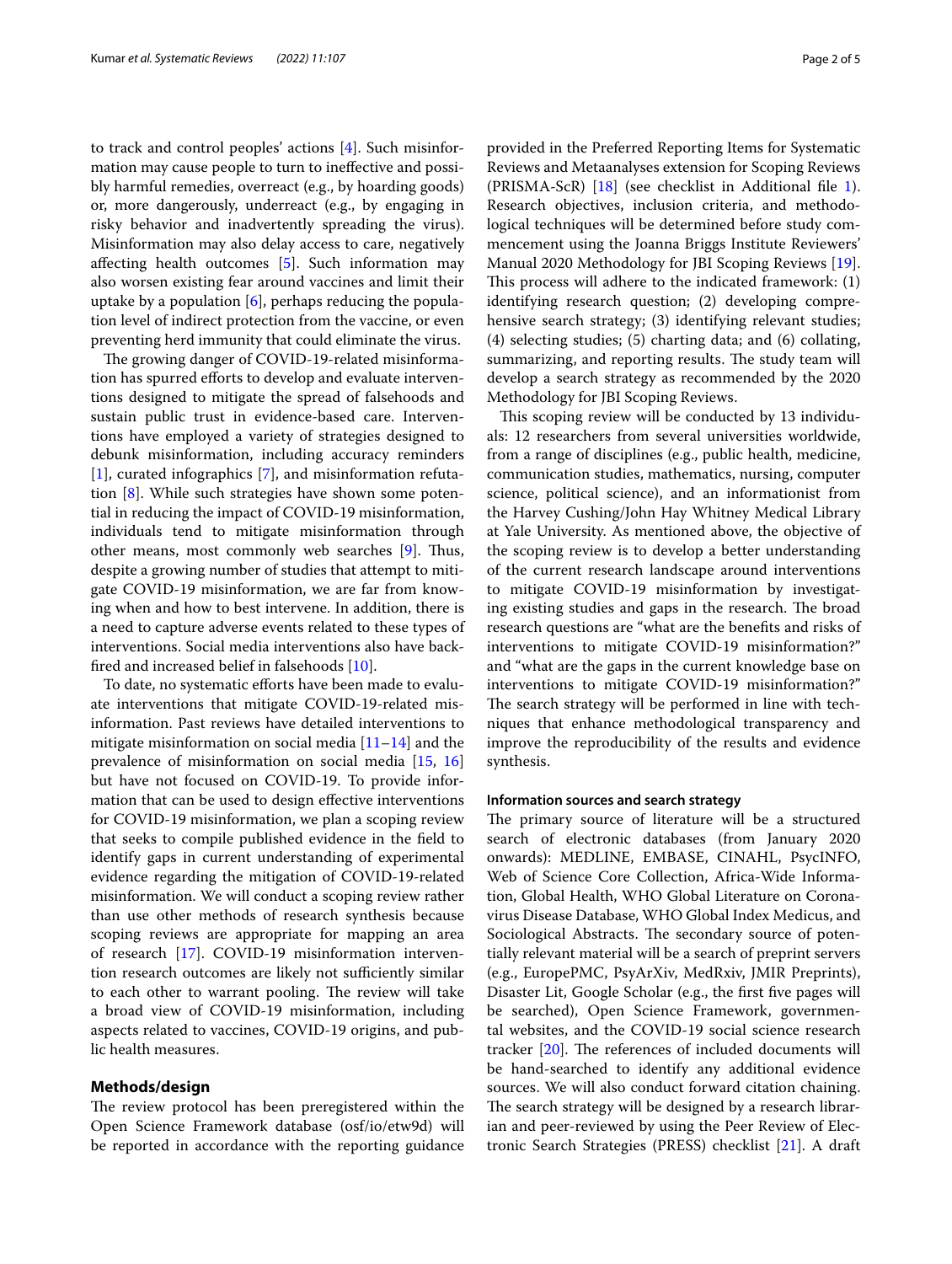search strategy for Scopus is provided in Additional fle [2](#page-3-1). We will use search terms consistent with our main search to find articles for inclusion. The same keywords for the main search will be used to search gray literature each time. All gray literature will be compiled in a folder and reviewed similarly to articles obtained from our database searches. EndNote, a bibliographic software, will be used to store, organize, and manage all references [\[22](#page-4-19)].

# **Eligibility criteria**

We will include all intervention studies that mitigate COVID-19 misinformation. Only English language studies will be considered for inclusion. Past work suggests that excluding non-English language records from a review has a minimal efect on results [[23,](#page-4-20) [24\]](#page-4-21).

# *Inclusion criteria*

Published research (peer-reviewed and gray literature where primary data was collected such as reports, research letters and briefs) investigating interventions that mitigate COVID-19 misinformation (as long as the authors have denoted the topic of study as misinformation) in all populations and settings will be eligible for inclusion.

Only intervention-based studies will be included (e.g., experimental studies, quasi-experimental studies, randomized controlled trials).

There will be no restrictions on the region.

Studies reported only as conference abstracts will also be included, only if we do not have access to the full paper. Conference abstracts are often left out of systematic reviews as they may not contain adequate information to conduct quality assessment or a meta-analysis. Here, we will include conference abstracts as they are often published earlier than full manuscripts [[25](#page-4-22)], which is key to a thorough scoping review on an ongoing phenomenon.

## *Exclusion criteria*

Commentaries, correspondences, case reports, case series, editorials, and opinion pieces will be excluded. Case reports and case series often contain relatively limited evidence [\[26\]](#page-4-23).

Qualitative studies will be excluded.

Non-intervention studies will be excluded.

Governmental, other agency guidelines, and white papers will be excluded. Reviews such as systematic reviews and scoping reviews will be excluded, but we will review the references in these for inclusion, if applicable.

# **Screening and selection procedure**

All reports identifed from the searches will be screened by two reviewers independently. First, titles and abstracts of articles returned from initial searches will be screened based on the eligibility criteria outlined above. Second, full texts will be examined in detail and screened for eligibility. Third, references of all considered articles will be hand-searched to identify any relevant report missed in the search strategy. We will also conduct forward citation chaining. Any disagreements will be resolved by discussion, or if necessary, with a third reviewer. A flow chart showing details of studies included and excluded at each stage of the study selection process will be provided. We will contact authors where necessary if the abstracts do not provide sufficient information [[25\]](#page-4-22). Covidence will be used to manage the title/abstract and full-text screening phases [[27](#page-4-24)].

# **Data extraction**

Reviewers will undergo a practice exercises till they have a high level of agreement (*>*0.8 kappa) and then independently extract data from studies. Reviewers will abstract the data using a pretested data extraction template. We will use a standardized coding protocol to collect information such as title of study, authors, date published; study setting; study design; description of methodology; description of study sample; type of intervention; type of misinformation (if any); and main fndings. Even though a formal risk of bias is not planned for this scoping review, we will note which studies are pre-prints and have not been formally peer-reviewed. We will also note if some studies fail to report appropriate information.

# **Data synthesis**

Outcomes and other information collected regarding selected studies will be synthesized using quantitative (e.g., outcomes) and qualitative (e.g., content and thematic analysis) methods, with a narrative summary of fndings conducted. Synthesis will be presented in tables, summary data in graphs, and individual data for each study in tables. The broad goal of the synthesis is to identify gaps in research and present recommendations for future research agendas.

# **Discussion**

There has been limited research that compiles available evidence from various settings regarding interventions that mitigate COVID-19 misinformation. Our review will provide an overview of these studies and synthesize available evidence. We will provide an overview of known gaps in the literature, such as how to target corrective information better and to make it more efective, disrupt the formation of linkages between group identities and false claims, and reduce the flow of cues reinforcing those claims from elites and the media  $[28]$  $[28]$ . There is much anecdotal work around COVID-19 misinformation, with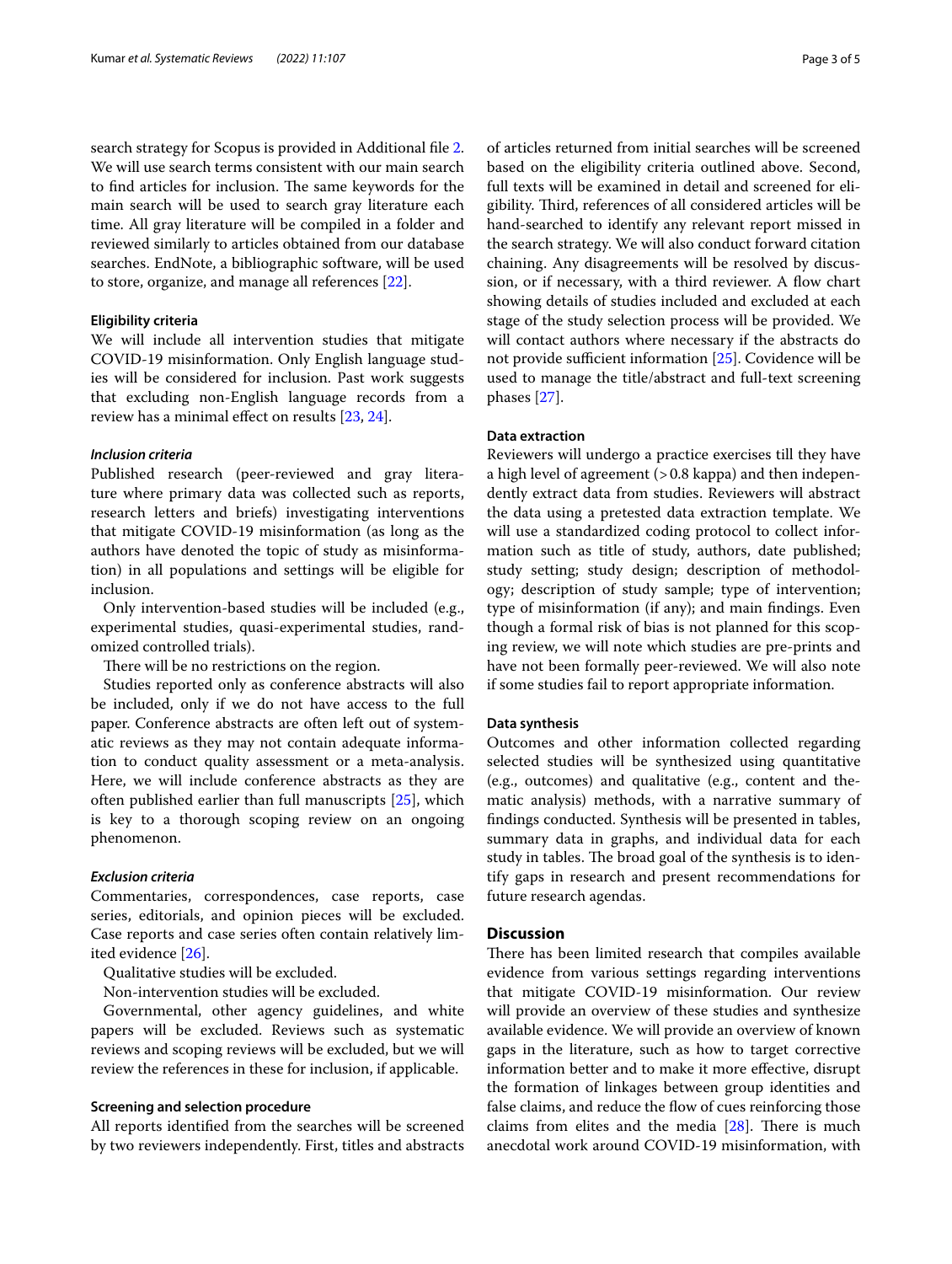few intervention studies. The planned review will highlight areas of research focus and gaps that require more attention and capture adverse events related to these types of interventions. Moreover, the COVID-19 context is evolving, especially with large-scale vaccination in the USA likely afecting misinformation in a rapidly shifting fashion, as well as the scientifc evidence around the illness adapting to newer studies being conducted throughout the world. Results will thus provide highlevel information to inform, support, and customize the design of interventions to mitigate COVID-19 misinformation. As researchers attempt to minimize COVID-19 misinformation, they need to be aware of scientifc evidence to develop interventions to achieve their aim. The planned scoping review seeks to provide this evidence by contributing an evaluation of what is currently known about interventions that mitigate COVID-19 misinformation, with the goal of identifying gaps in research and presenting recommendations for future research foci.

The methodological strength of the planned scoping review is the use of a trans-parent and reproducible procedure for a scoping literature review. We state the data sources, search strategy, and data extraction [\[29](#page-4-26)]. Through publishing this research protocol, we strengthen the clarity of the search strategy. The information from the planned review may provide guidance going forward, as COVID-19 likely transforms itself into a sea-sonal endemic infection like influenza [\[30](#page-4-27)]. Thus, some of the insights in the planned review may be helpful in the coming decade. Any amendments to this protocol will be documented in the fnal published scoping review with reference to saved searches and analysis.

The results of the review will first be posted to a preprint server so that results can be of beneft more quickly and then disseminated in a peer-reviewed journal and likely in other media such as: conferences, seminars, symposia. The protocol and final review article will be made open access upon publication. As per PRISMA-ScR guidelines, we will present results in a user-friendly format [\[31\]](#page-4-28).

# **Limitations**

Our planned review should be read in line with some limitations. Although we plan to search several databases and gray literature sources, we may miss some studies; due to the rapid research pace around the COVID-19 pandemic, it is likely that relevant research, crosscutting across diferent disciplines, exists in fragmented indexing databases. Not all authors we reach out to may respond and we may thus miss some

unpublished work. We may not be able to make policy recommendations due to the lack of quality appraisal of studies  $[32]$  $[32]$ . The quickly changing COVID-19 context may be a potential limitation.

## **Abbreviations**

PRISMA-ScR: PRISMA Extension for Scoping Reviews JBI: Joanna Briggs Institute; COVID-19: Coronavirus disease 2019.

# **Supplementary Information**

The online version contains supplementary material available at [https://doi.](https://doi.org/10.1186/s13643-022-01917-4) [org/10.1186/s13643-022-01917-4](https://doi.org/10.1186/s13643-022-01917-4).

<span id="page-3-1"></span><span id="page-3-0"></span>**Additional fle 1.**

**Additional fle 2.**

#### **Acknowledgements**

We thank the reviewers and editors for their assistance.

#### **Authors' contributions**

NK wrote the frst draft. NK, KN, LF, NW, KK, JDT, CTB, QD, SMJ, MDC, JLS, and OP contributed to the manuscript write-up and review. The authors read and approved the fnal manuscript.

#### **Funding**

The study was funded by the Foundation for a Smoke-Free World. The funding body had no role in the design, analysis, or interpretation of the data in the study.

#### **Availability of data and materials**

The datasets used and analyzed will be made available upon reasonable request.

# **Declarations**

#### **Ethics approval and consent to participate**

Not applicable.

## **Consent for publication**

All authors approved submission.

#### **Competing interests**

The authors declare that they have no competing interests.

## **Author details**

<sup>1</sup> Department of Biostatistics, Yale School of Public Health, New Haven, CT, USA. <sup>2</sup> Northwestern University, Evanston, IL, USA. <sup>3</sup> Harvey Cushing/John Hay Whitney Medical Library, Yale University, 333 Cedar Street, New Haven, CT 06520-8014, USA. <sup>4</sup> Department of Environmental Health Sciences, Yale School of Public Health, New Haven, CT, USA.<sup>5</sup> Department of Epidemiology of Microbial Diseases, Yale School of Public Health, New Haven, CT, USA. 6 University of North Carolina at Chapel Hill Project-China, No. 2 Lujing Road, Guangzhou 510095, China. <sup>7</sup> School of Medicine, University of North Carolina at Chapel Hill, Chapel Hill, NC, USA. <sup>8</sup> Faculty of Infectious and Tropical Diseases, London School of Hygiene and Tropical Medicine, London, UK. <sup>9</sup> Department of Applied Mathematics, University of Waterloo, Waterloo, Ontario, Canada.<br><sup>10</sup>College of Health and Human Sciences, Purdue University, West Lafayette, IN, USA. <sup>11</sup> Department of Communications, Boston College, Boston, MA <sup>12</sup>School of Interactive Computing, Georgia Tech, Atlanta, GA, USA. <sup>13</sup>Department of Health Policy and Management, Yale School of Public Health, New Haven, CT, USA. <sup>14</sup>Center for Information Technology Policy, Princeton University, Princeton, NJ, USA.